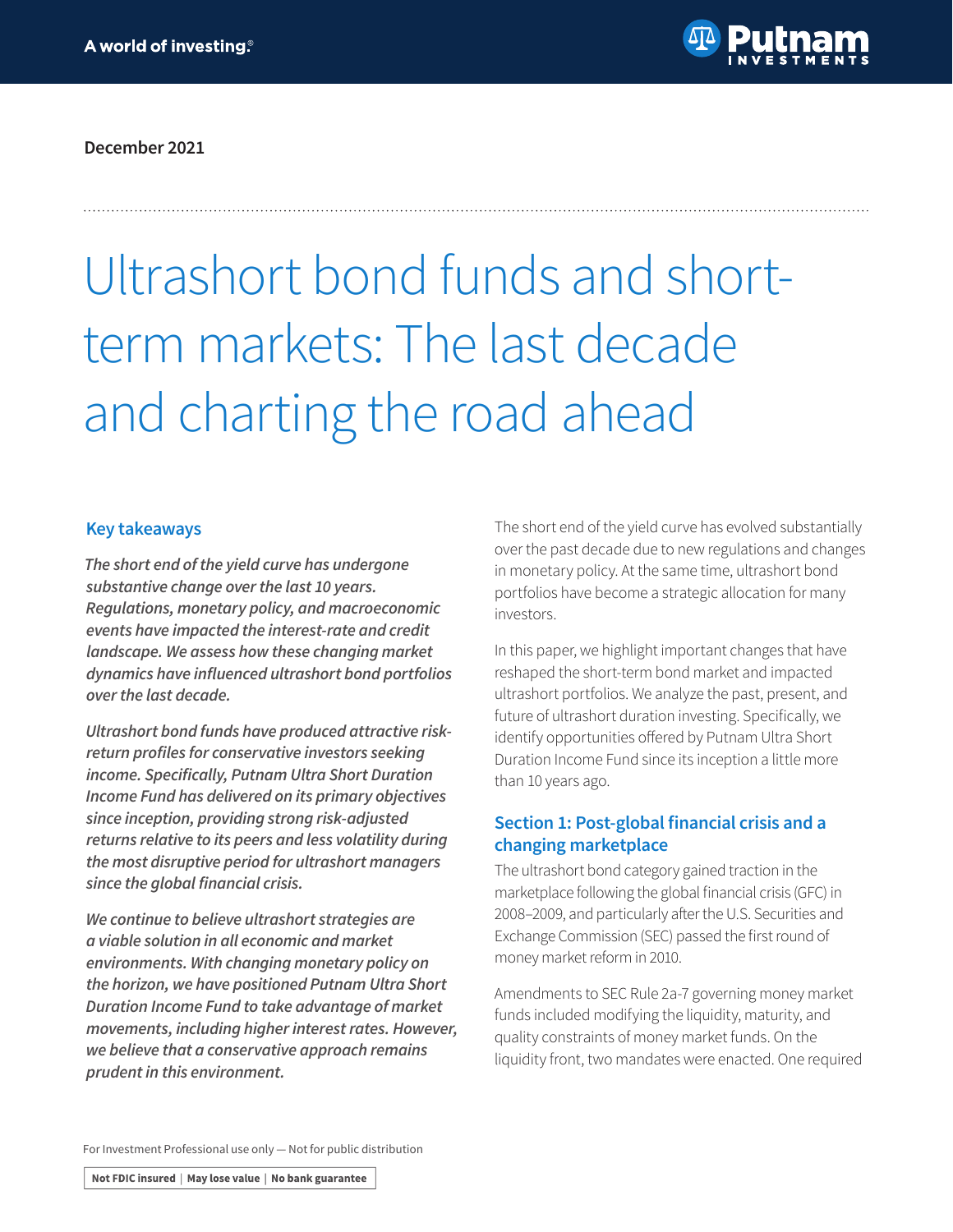money market funds to maintain at least 10% of net assets in securities that could be converted to cash in one day (daily liquidity). The second required that at least 30% of net assets in securities could be converted to cash in seven days (weekly liquidity). Furthermore, money market funds were required to maintain a maximum weighted average maturity (WAM) of 60 days and a maximum weighted average life (WAL) of 120 days. Finally, money market funds were limited to investing in a security only if the fund determined that the security "presents minimal credit risks after analyzing certain prescribed factors."1 The combination of shorter maturities, strict liquidity requirements, and quality constraints kept a tight rein on the income-generating ability of money market funds.

Around the same time, some issuers of money market instruments attempted to lessen their dependence on short-term funding due to post-GFC regulations associated with Basel III, including the liquidity coverage ratio (LCR) and net stable funding ratio (NSFR). As a result, these institutions, particularly financial institutions, began to issue debt with maturities longer than 13 months, outside the reach of money market funds.

The significant regulatory changes and evolving supply/ demand dynamics created an opportunity for asset managers with deep knowledge of the short-term markets. Managers willing to invest outside the more narrowly defined money market space could capture additional return for conservative investors seeking income.

### **Putnam Ultra Short Duration Income Fund: Recognizing an opportunity**

Putnam launched Ultra Short Duration Income Fund on October 17, 2011. The fund is managed by a team of tenured professionals, including Putnam's Head of Short Term Liquid Markets Joanne M. Driscoll, CFA, who continues to lead the fund today. Joanne and her team have been

involved in short-end investing for almost 30 years, including the management of Putnam's money market and cash management strategies.

In launching the strategy, we recognized new investment opportunities on the short end of the curve after the SEC approved the 2010 regulatory framework for money market funds. The more restrictive money market rules and changing supply dynamics from corporate issuers resulted in a steep short-term yield curve. By investing conservatively — just outside the limit of money market eligibility — the portfolio could generate incremental yield but with limited downside risk.

### **Transformational 2014 rule changes**

Since the fund's launch, the short end of the curve has experienced further substantive change as a result of additional regulations and shifting monetary policy, along with events that have shaped the macroeconomic environment.

One of the most significant events to influence the short end of the curve was the SEC's decision to pass a second round of money market reforms in 2014. Those rules were implemented in October 2016.

The regulations were intended to increase transparency and reduce the susceptibility of money market funds to high redemptions during economic stresses, or when there is "a run on the fund." These changes required new disclosures and reporting requirements, among other provisions. The most important amendments included the creation of distinct categories of money market funds.

For some categories, the rules prescribed the use of a floating net asset value (NAV) and allowed for the imposition of liquidity fees and redemption gates if a fund's liquid assets fell below the designated 10% and 30% thresholds.

Investors began moving their assets out of prime money market funds ahead of the October 2016 rules implementation. These moves were primarily due to their discomfort with the potential liquidity fees and redemption gates. Government money market funds were the primary beneficiary as they were not subject to fees

<sup>1</sup> SEC, "SEC Removes References to Credit Ratings in Money Market Fund Rule and Form," September 16, 2015, https://www.sec.gov/news/ pressrelease/2015-193.html.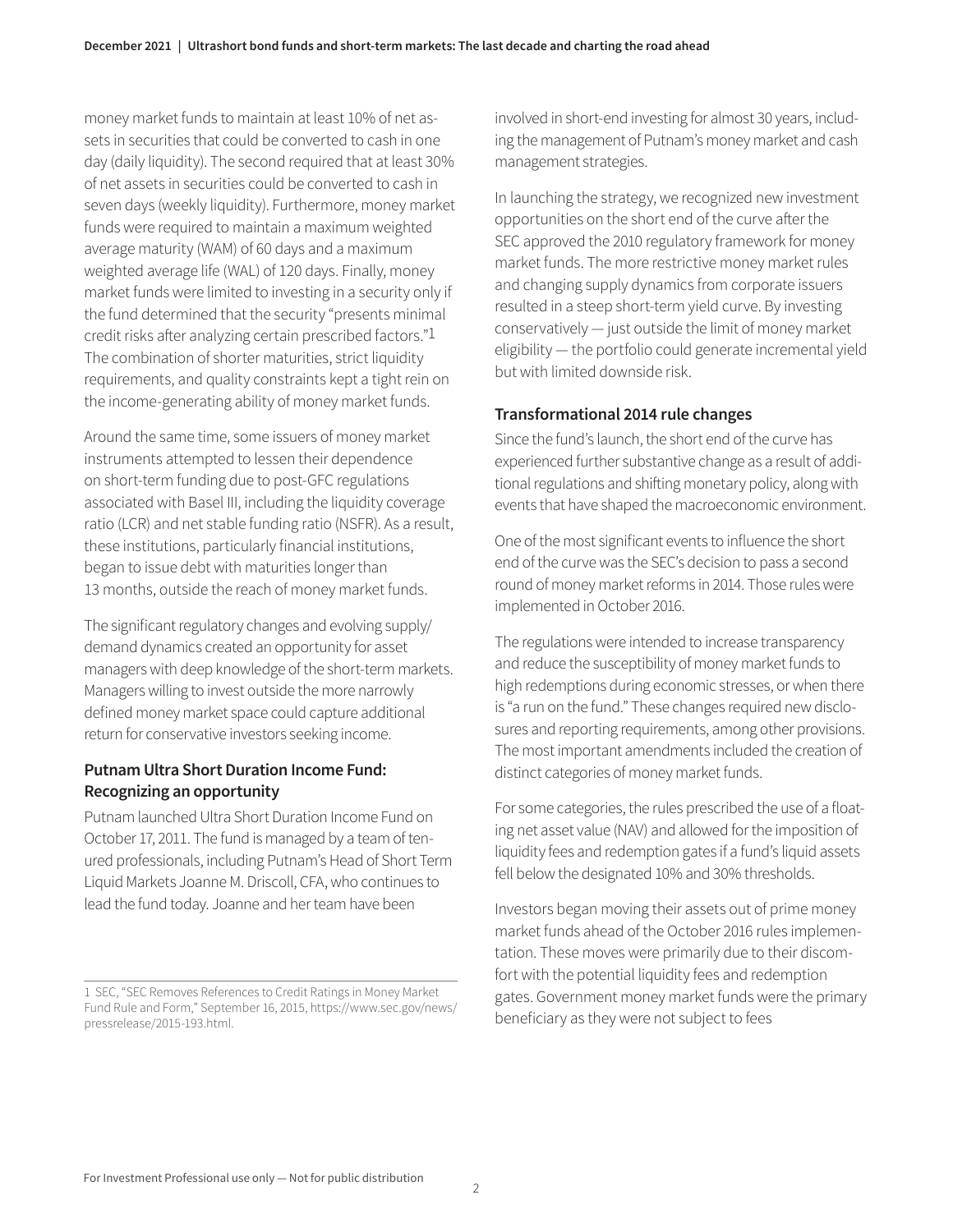## The regulatory transformation of money market funds

All funds are required to comply with new disclosure and reporting, diversification, and stress testing requirements.

|                    | Prime institutional                                                                                              | Prime retail                                                                            | Government<br>(retail or institutional)                                                              | Tax exempt<br>(retail or institutional)                                                 |
|--------------------|------------------------------------------------------------------------------------------------------------------|-----------------------------------------------------------------------------------------|------------------------------------------------------------------------------------------------------|-----------------------------------------------------------------------------------------|
| <b>Definition</b>  | Designed for institutions only<br>and not "natural persons,"<br>although retail clients are<br>allowed to invest | Beneficial owners limited to<br>"natural persons"                                       | 99.5% invested in cash,<br>government securities;<br>100% government- or<br>cash-collateralized repo | Institutional and retail<br>definitions apply                                           |
| <b>NAV</b>         | Floating                                                                                                         | \$1.00                                                                                  | \$1.00                                                                                               | Institutional and retail<br>definitions apply                                           |
| Liquidity<br>fee   | Based on weekly liquidity:                                                                                       | <b>Based on weekly liquidity:</b>                                                       | May opt in with prior<br>prospectus disclosure                                                       | <b>Based on weekly liquid assets:</b>                                                   |
|                    | If <30%, max 2% fee at board<br>discretion                                                                       | If <30%, max 2% fee at board<br>discretion                                              |                                                                                                      | If <30%, max 2% fee at board<br>discretion                                              |
|                    | If <10%, 1% fee required, unless<br>board increases, decreases, or<br>removes; up to 2%                          | If <10%, 1% fee required, unless<br>board increases, decreases, or<br>removes; up to 2% |                                                                                                      | If <10%, 1% fee required, unless<br>board increases, decreases, or<br>removes; up to 2% |
| Redemption<br>gate | Based on weekly liquidity:                                                                                       | Based on weekly liquidity:                                                              | May opt in with prior                                                                                | Based on weekly liquid assets:                                                          |
|                    | If <30%, board may suspend<br>up to 10 days in a rolling<br>90-day period                                        | If <30%, board may suspend<br>up to 10 days in a rolling<br>90-day period               | prospectus disclosure                                                                                | If <30%, board may suspend<br>up to 10 days in a rolling<br>90-day period               |

All funds are required to comply with new disclosure and reporting, diversification, and stress-testing requirements. Source: U.S. Securities and Exchange Commission.

and gates. Collective trust funds and ultrashort funds also saw inflows, albeit to a lesser extent. The asset transition began around April 2016. The outflows from prime funds picked up steam through the summer, and over \$1 trillion in assets moved into government money market funds by October.

The massive shift from prime money market funds triggered a change in supply and demand dynamics in shortterm credit. Demand from prime money market funds for commercial paper (CP) and other credit instruments dropped. As a result of this major natural buyer essentially leaving the market, spreads on CP and certificates of deposit (CDs) widened significantly. In fact, there were



### The great migration of assets in money market funds

Sources: Investment Company Institute (ICI), Bloomberg, as of October 31, 2021.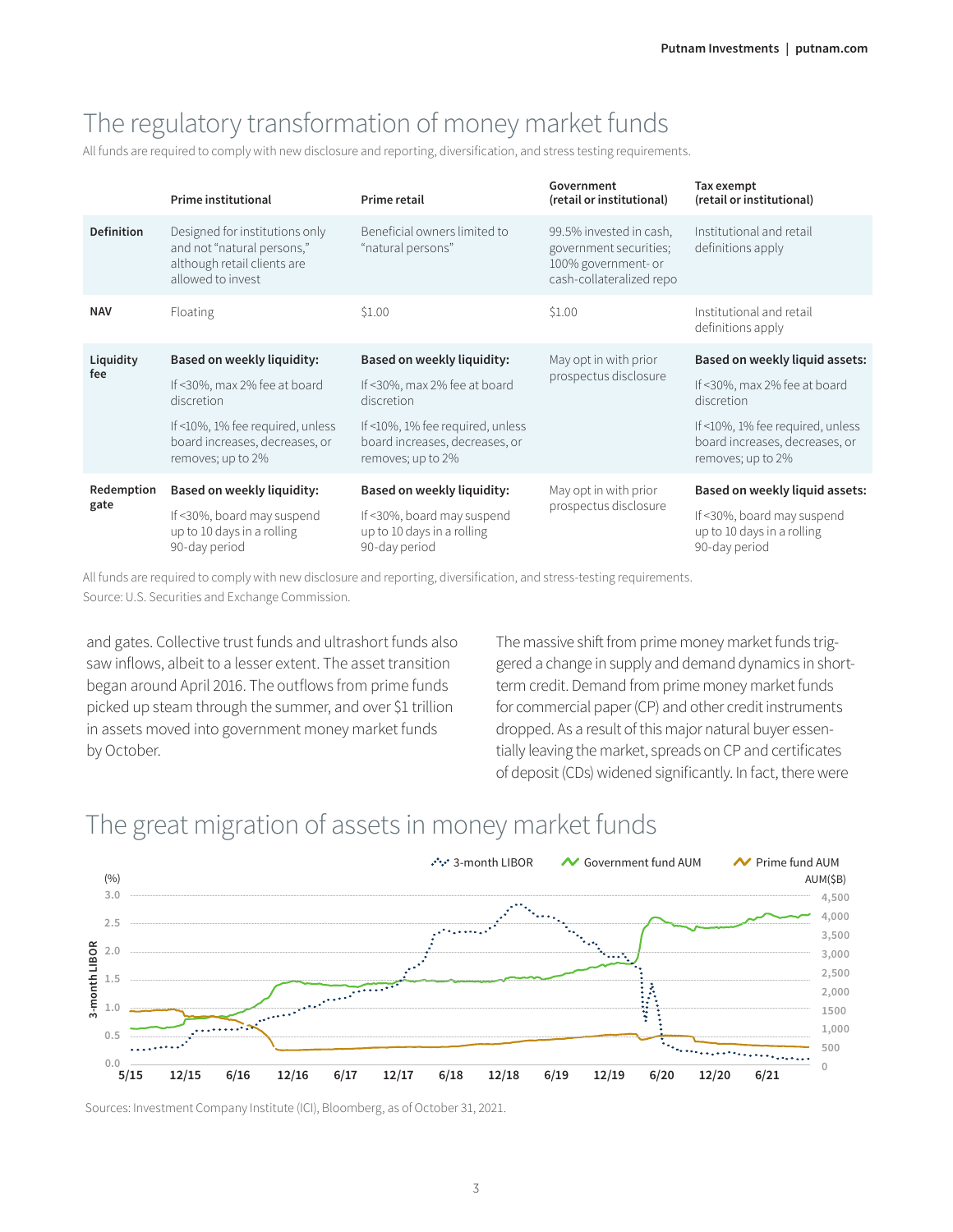instances of highly rated issuers' CP trading at wider levels than their longer-dated bonds. Ultrashort funds and other market participants took advantage of this relative value opportunity and increased exposure to these short-term credit instruments at more attractive yields. This, in turn, benefited their investors without taking incremental credit or longer-term maturity risk.

#### **Monetary policy influences**

The monetary policy landscape was another factor that influenced the short end of the yield curve. Changes in Federal Reserve policy have influenced short-term interest rates. This created both opportunities and challenges for ultrashort bond fund managers and tested the way interest-rate risk was managed. Over the past 10 years,

the Fed policy rate (federal funds rate) has taken a round trip, beginning the period at 0%–0.25% in 2011, then rising over seven years to 2.25%–2.50% in December 2018, and ultimately reverting to 0%–0.25% in 2020. It has remained at that level through 2021.

As a result, yields on ultrashort strategies have followed the same ups and downs as short-term interest rates. The average 12-month yield of ultrashort bond funds rated by Lipper was 1.23% in December 2011. It then rose, ultimately reaching 2.45% in December 2019 due to structurally higher interest rates following the Fed hiking cycle. More recently, after almost two years of zero interest rate policy (ZIRP) from the Fed and the largest quantitative easing (QE) program in U.S. history, the average 12-month yield has fallen to 0.57% in October 2021.

# Average 12-month yield for ultrashort bond funds rated by Lipper



Source: Lipper, as of October 31, 2021.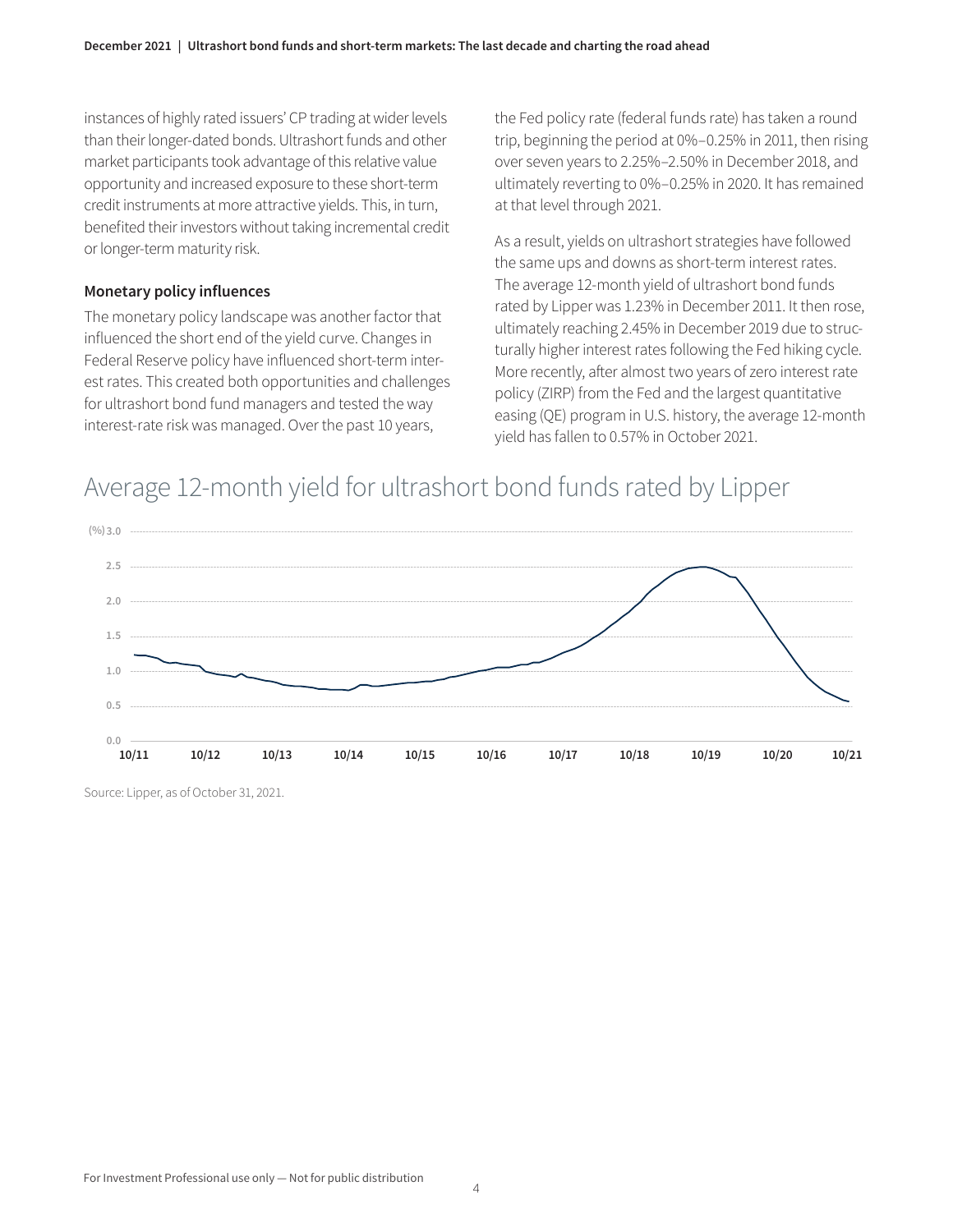#### **Navigating different credit environments**

Ultrashort bond fund managers have experienced various credit environments over the last decade. The NAVs of many funds in this category are more sensitive to the credit environment and to movements in credit spreads.

The option-adjusted spread (OAS) of the Bloomberg U.S. 1-3 Year Corporate Bond Index, for example, has reached all-time tights and post-GFC wides over the last decade. The greatest test for the ultrashort space occurred in March 2020 with the emergence of the Covid-19 pandemic and the accompanying liquidity-driven stress across markets.

While this affected most fixed income sectors, it was particularly pronounced on the short end of the curve.

The ultrashort universe, including Putnam Ultra Short Duration Income Fund, was not immune to volatility during the onset of the pandemic. However, many ultrashort strategies experienced a substantial or full recovery in their NAVs following the Fed's intervention and the subsequent quick tightening of credit spreads. The NAV recovery was a testament to the conservative nature of the asset class.

### Movements in short-term corporate bond spreads and Treasury yields



Sources: Bloomberg, Putnam, as of October 31, 2021. Corporate bonds are represented by the Bloomberg U.S. 1-3 Year Corporate Bond Index.

#### **Section 2: Attractive risk/return profiles**

Prior to the GFC, there were several "enhanced cash" strategies that were marketed similarly to traditional ultrashort funds. These, however, did not deliver for investors during market stresses from late 2007 to early 2009. This was due to significant positions in subprime mortgage securities and longer-dated corporate securities. Prices of these securities became distressed as the markets unraveled.

The post-GFC ultrashort fund landscape has generally avoided the illiquid, riskier fixed income securities that undermined enhanced cash strategies. Overall, we believe the ultrashort category has provided an attractive risk/return track record for investors over the past 10 years. Ultrashort strategies produced excess returns to money market funds and short-dated government securities, with only modest additional risk.

### **Total return and volatility comparison of money market and ultrashort categories**

| 10-year statistics                                  | Annualized<br>return | Standard<br>deviation |
|-----------------------------------------------------|----------------------|-----------------------|
| Ultrashort Bond category average<br>(Morningstar)   | 1 26%                | 1.12%                 |
| <b>Putnam Ultra Short Duration</b><br>Income Fund   | 1.18%                | 0.78%                 |
| ICE BofA U.S. 3-Month Treasury<br><b>Bill Index</b> | 0.64%                | 0.25%                 |
| Money Market category average<br>(Morningstar)      | 0.42%                | በ 19%                 |

Sources: Putnam, Morningstar, ICE BofA, as of October 31, 2021.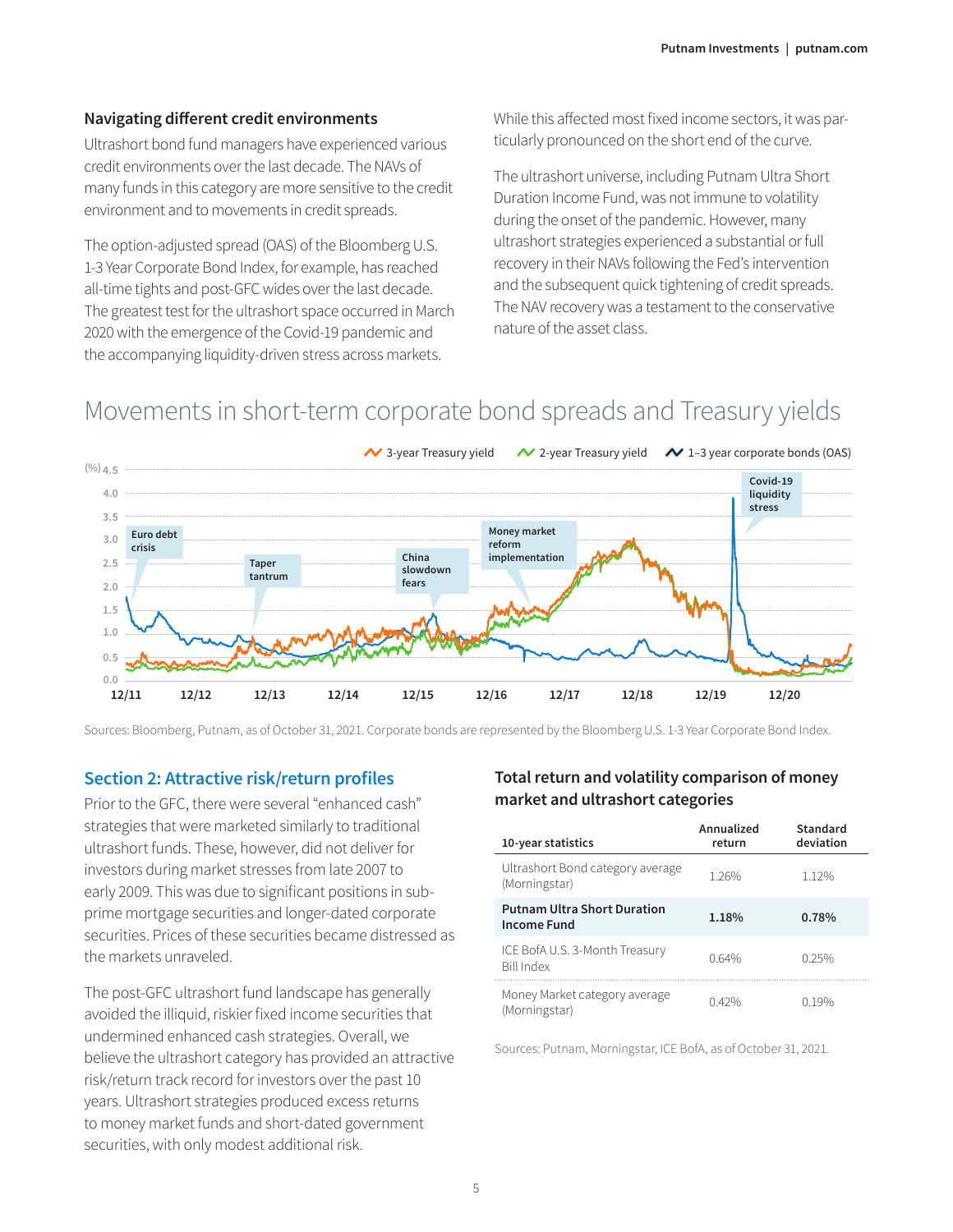Furthermore, ultrashort funds also had lower volatility relative to other core fixed income options, including intermediate-term bond funds and other fixed income barometers.

### **Volatility comparison of core fixed income categories**

| 10-year statistics                                       | <b>Standard deviation</b> |
|----------------------------------------------------------|---------------------------|
| Intermediate Term Bond category average<br>(Morningstar) | 311%                      |
| Bloomberg U.S. Aggregate Bond Index                      | 299%                      |
| Ultrashort Bond category average<br>(Morningstar)        | 1 1 2 %                   |
| <b>Putnam Ultra Short Duration Income Fund</b>           | 0.78%                     |

Sources: Putnam, Morningstar, Bloomberg, as of October 31, 2021.

### **A decade of delivering on objectives**

Putnam Ultra Short Duration Income Fund, in our view, has delivered on its objectives since it was launched in October 2011. The Fund provides capital preservation and liquidity, as well as broader income opportunities for investors beyond those of money market funds. The fund has provided investors with competitive returns relative to the Morningstar category, with less risk as measured by standard deviation. Additionally, the fund has consistently implemented risk controls, including a weekly stress test of the NAV to identify potential sources of volatility. The stress test allows us to look at factors such as interest-rate and credit spread movements, and the corresponding impact to the fund's NAV.

The fund experienced a significantly lower drawdown at the onset of the Covid-19 market crisis in March 2020 than similar funds rated by Morningstar. We believe this is a testament to the team's more conservative philosophy, short-end portfolio construction skill, and experience in managing through past crisis periods. Importantly, the fund performed as indicated by the NAV stress test, which reflects the efficacy of its risk management framework. We believe the team's experience and conservative approach will continue to serve investors well through future market and interest-rate cycles.

| $10$ -year<br>statistics                                       | Annualized<br>return | Standard<br>deviation | Sharpe<br>ratio | <b>Total return</b><br>(March 2020) |
|----------------------------------------------------------------|----------------------|-----------------------|-----------------|-------------------------------------|
| Ultrashort<br><b>Bond category</b><br>average<br>(Morningstar) | 1.26%                | 1.12%                 | 0.44            | $-2.25%$                            |
| Putnam Ultra<br><b>Short Duration</b><br>Income Fund           | 1.18%                | 0.78%                 | 0.80            | $-1.75%$                            |

Sources: Putnam, Morningstar, as of October 31, 2021.

### **Section 3: The current environment for ultrashort managers**

As we enter the final weeks of 2021, the yield environment for ultrashort managers remains challenging. This is exacerbated by the amount of liquidity (that is, cash) entering the system driven by unprecedented monetary policy actions, including the Fed's QE program. As a result, more dollars are competing for fewer investible securities, which in turn has driven short-term rates, such as Treasury bills and LIBOR, to all-time lows.

Additionally, short-term corporate credit spreads (as measured by the Bloomberg U.S. 1-3 Year Corporate Bond Index) have tightened significantly over the last 18 months, and are now lower than historical averages. However, we believe the Fed is reaching a policy inflection point. The Fed plans to start tapering monthly bond purchases in December this year. The recent shifts in the dot plot imply the Fed will likely begin hiking rates multiple times in 2022. The market has begun to take note, as the yields on 2-year and 3-year Treasury notes hit their highest levels of 2021 in November.

#### **Finding opportunities today**

We have positioned Putnam Ultra Short Duration Income Fund to take advantage of a higher interest-rate environment. Specifically, we increased the fund's allocation to securities with a floating-rate coupon tied to either LIBOR or SOFR (Secured Overnight Funding Rate). These securities' coupons reset on a daily, 1-month, or 3-month basis to reflect current short-term rates and provide a very short duration (or interest-rate sensitivity). In a rising-rate environment, this strategy can help the fund participate in increasing yields, without experiencing the negative price effects of longer-duration fixed-rate securities.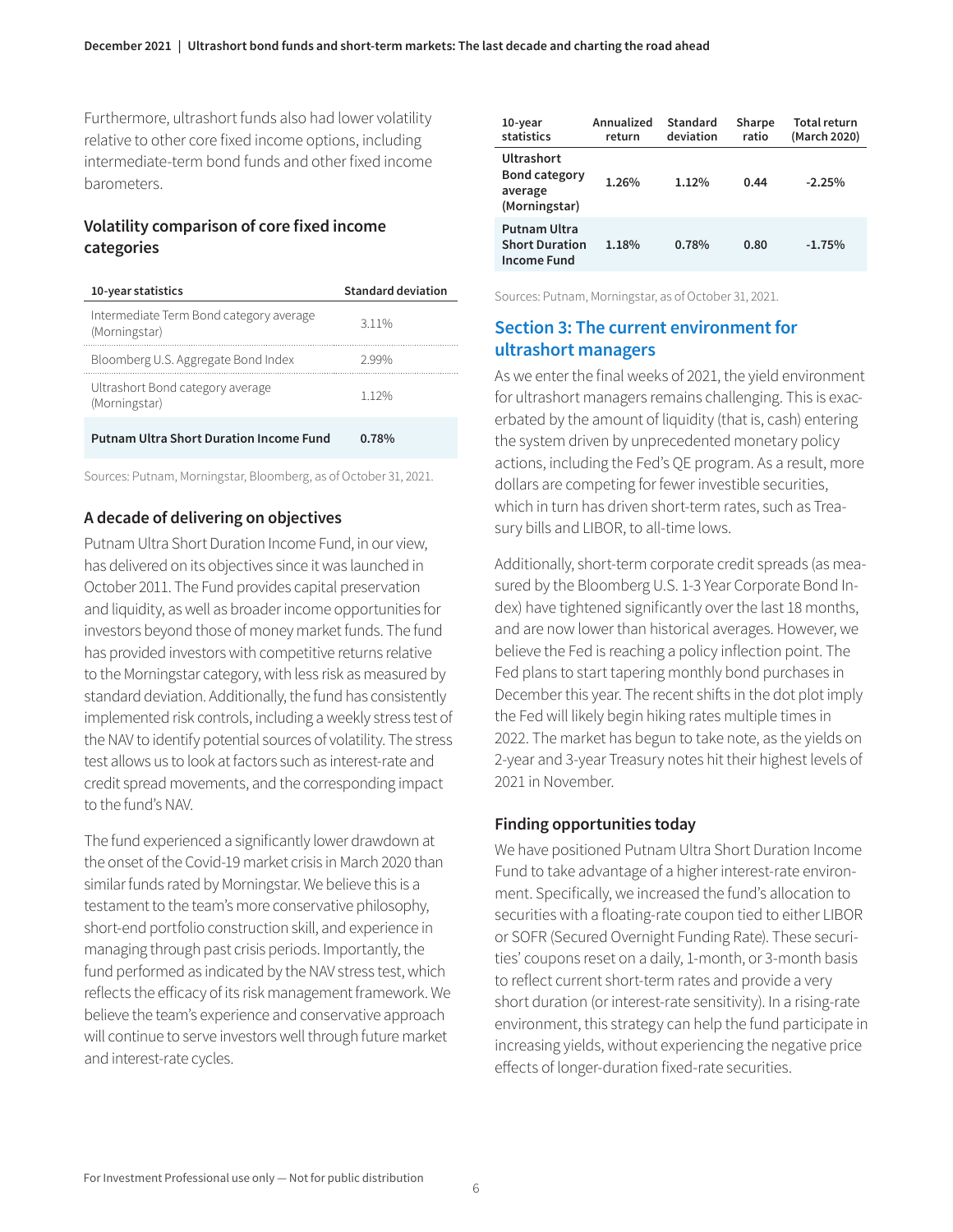Given the current stretched valuations on the short end of the curve, we have also been judicious in adding incremental risk to the portfolio. Capital preservation remains the primary objective of our fund. We do not try to "stretch for yield" in the strategy, even in a challenging environment for yield generation.

Some managers increase the risk profiles and, subsequently, the yields of their funds by moving down the credit quality spectrum, extending duration, or shifting to fixed income sectors that have historically experienced more volatility in "risk-off" environments. We believe they are exposing investors to additional, unwanted volatility during challenging markets. This was highlighted in March 2020 when some of the "higher octane" ultrashort managers had significantly steeper drawdowns versus managers, such as Putnam, with a more conservative approach.

We remain steadfast in our belief that an ultrashort allocation for investors is viable in all market environments. An allocation to an ultrashort bond fund provides investors the means to generate attractive income versus other conservative fixed income options. It also helps investors shorten the duration of their fixed income allocation and reduce the risk (or standard deviation) of their overall investment portfolio. Looking ahead, given our views on changing policy and the potential for higher short-term rates, this may be an opportune time to take a closer look at an ultrashort allocation.

For informational purposes only. Not an investment recommendation.

### **Annualized total return performance (Y shares) as of September 30, 2021**

|                                                      | YTD  | 1 year | 5 years | 10 years | Since<br>inception |
|------------------------------------------------------|------|--------|---------|----------|--------------------|
| Putnam Ultra<br><b>Short Duration</b><br>Income Fund | 0.20 | 0.33   | 1.61    |          | 1.18               |
| ICE BofAU.S.<br>T-Bill Index                         | 0.04 | 0.07   | 118     | O 65     | 0.66               |
| Expense ratio: 0.36%                                 |      |        |         |          |                    |
| What you pay: $0.30\%$ <sup>*</sup>                  |      |        |         |          |                    |

What you pay reflects Putnam Management's decision to contractually 1 limit expenses through 11/30/22.

Current performance may be lower or higher than the quoted past performance, which cannot guarantee future results. Share price, principal value, and return will vary, and you may have a gain or a loss when you sell your shares. Performance of class A and Y shares assumes reinvestment of distributions and does not account for taxes. Class Y shares, available to investors through an asset-based fee program or for institutional clients, are sold without an initial sales charge and have no CDSC. For the most recent month-end performance, please visit [putnam.com.](https://www.putnam.com?ref=TL500.pdf)